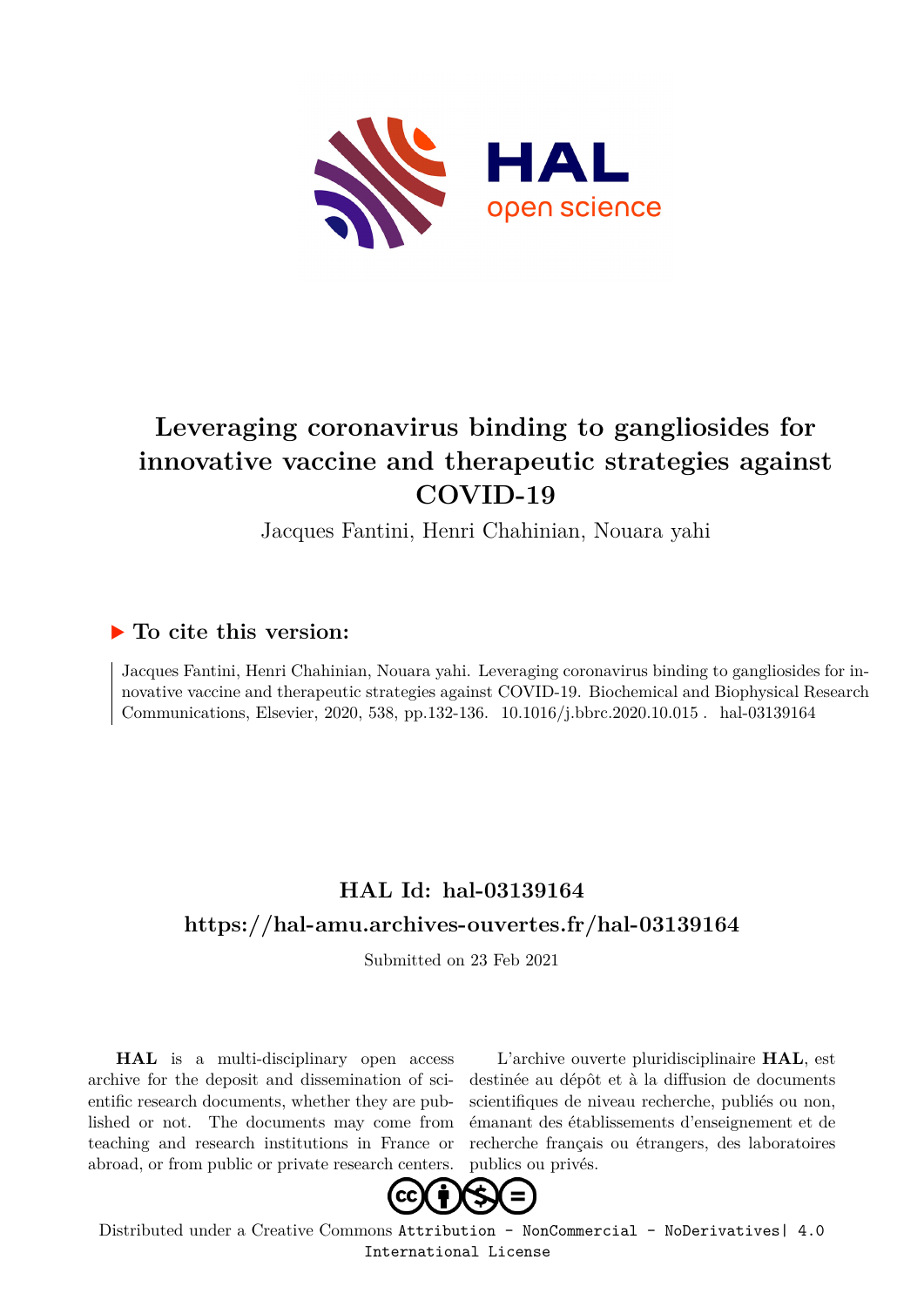### Leveraging coronavirus binding to gangliosides for innovative vaccine and therapeutic strategies against COVID-19

#### Jacques Fantini\*, Henri Chahinian, Nouara Yahi

INSERM UMR\_S 1072, 13015 Marseille, France; Aix-Marseille Universit\_e, 13015, Marseille, France

\* Corresponding author. E-mail address: jacques.fantini@univ-amu.fr (J. Fantini).

Keywords: Coronavirus Vaccine SARS-CoV-2 Ganglioside Azithromycin Hydroxychloroquine Lipid raft

Abbreviations: ACE-2, angiotensin converting enzyme-2; COVID-19, coronavirus disease 19; NTD, N-terminal domain; RBD, receptor binding domain; SARS-CoV, severe acute respiratory syndrome coronavirus; SARS-CoV-2, SARS-coronavirus-2.

#### a b s t r a c t

Covid-19 is an infectious respiratory disease due to a coronavirus named SARS-CoV-2. A critical step of the infection cycle is the binding of the virus spike S protein to the cellular ACE-2 receptor. This interaction involves a receptor binding domain (RBD) located at the center of the S trimer, whereas the lateral N-<br>terminal domain (NTD) displays a flat ganglioside binding site resides. S protein binding to lipid rafts can be blocked by hydroxychloroquine, which binds to gangliosides, and by azithromycin, which binds to the NTD. Based on these data, we identified the NTD of SARS-CoV-2 as a promising target for both therapeutic and vaccine strategies, a notion later supported by the discovery, in convalescent Covid-19 patients, of a neutralizing antibody (4A8) that selectively binds to the NTD. The 4A8 epitope overlaps the ganglioside binding domain, denying any access of the virus to lipid rafts when the antibody is bound to the S protein. Thus, our data explain why antibody binding to the tip of the NTD results in SARS-CoV-2 neutralization. The high level of conservation of the ganglioside binding domain of SARS-CoV-2 (100% identity in 584 of 600 isolates analyzed worldwide) offers unique opportunities for innovative vaccine/therapeutic strategies.

#### 1. Introduction

Covid-19 is a threatening infectious pandemic disease due to the novel coronavirus SARS-Cov-2 [1]. Considerable research efforts are currently engaged to find both prophylactic and therapeutic solutions to fight the virus. As other members of the coronavirus family, SARS-Cov-2 infects host target cells via a specific interaction with angiotensin converting enzyme 2 (ACE-2), a membrane bound protein with an ubiquitous expression in various tissues including the lung, heart, vessels, gut, kidney, and brain [2]. ACE-2 is recognized by the trimeric spike (S) viral protein which belongs to the viral envelope and protrudes outwards with a typical corona-like appearance [3,4].The receptor binding domain (RBD), which is located at the center of the spike trimer interacts with a single ACE-2 receptor. This domain has received most attention from researchers and laboratories worldwide for therapeutic and vaccine strategies [3,5-7].

Despite the lack of a clear-cut consensual therapy for Covid-19 patients, several repositioned drugs, especially anti-malarial hydroxychloroquine) and antibiotics (azithromycin), are currently used in several countries [8,9]. Retrospective studies cumulating thousands of Covid-19 patients in Belgium, France, Italy, and the USA gave remarkably converging evidences that hydroxychloroquine (often used in combinationwith azithromycin), significantly reduced mortality rates, especially when administered at early infection stages [10e13]. In vitro, hydroxychloroquine and azithromycin act synergistically to reduce SARS-Cov-2 infection [14], giving a rationale for the combination therapy used in Covid-19 patients. Since none of these drugs is primarily an antiviral compound, the mechanistic explanation of such synergy is puzzling. Recently, we used in silico methods to study the mode of action of hydroxychloroquine and azithromycin at the molecular level.We first identified a ganglioside binding domain at the tip of the N-terminal domain (NTD) of the spike protein, which may allow a functional interaction of the virus with lipid rafts of the plasma membrane independently of the RBD [15]. Then we showed that hydroxychloroquine has a remarkable affinity for sialic acids which are key structural determinants of glycoproteins and gangliosides [15]. Therefore, hydroxychloroquine can bind to lipid raft gangliosides and neutralize virus binding and infection [15]. In a subsequent study we demonstrated that the ganglioside binding domain is also recognized by azithromycin [16]. Overall, our data showed that hydroxychloroquine and azithromycin could block SARS-CoV-2 binding to lipid raft gangliosides through two distinct synergistic mechanisms: hydroxychloroquine binds to gangliosides, azithromycin binds to the ganglioside binding domain of the NTD. Based on these data we suggested to focus on the NTD -rather than the RBD - to define innovative therapies and vaccine strategies against Covid-19 [16]. The importance of lipid rafts in SARS-CoV-2 infection [17-19] is consistent with the established role of thesemicrodomains in the infection cycle of related coronaviruses [20,21]. It may also explain how SARS-CoV-2 infects ganglioside-rich cell types such as epithelial intestinal [22] and brain cells [17].

An important step toward the design of an efficient Covid-19 vaccine is the demonstration that neutralizing anti-SARS-CoV-2 antibodies can be found in convalescent patients. Due to the prominent role of ACE-2, most scientists believed that the epitopes recognized by those neutralizing antibodies should be part of the RBD. This proved to be the case for some of these neutralizing antibodies, but not for all. Indeed, two recent studies have characterized monoclonal neutralizing antibodies (nAb) that recognize the tip of the NTD and do not interfere at all with the ACE-2-spike interaction [23,24]. This unexpected result led the authors of one of these studies to state: "it is unclear how binding to the tip of the NTD results in neutralization of SRAS-CoV-2" [24]. Our molecular dynamics studies shed, ahead of this publication, some light on this issue. Indeed, we concluded that "the NTD region of the SARS-CoV-2 spike protein, which is recognized by both gangliosides and azithromycin, should be considered as a target for neutralizing antibodies in vaccine strategies" [16].

#### 2. Structural relationship between the 4A8 epitope and the ganglioside binding domain of SARS-CoV-2

The ganglioside binding domain of the SARS-CoV-2 S protein consists in a flat electropositive surface at the tip of the NTD. This region encompasses amino acid residues 111 to 162 (Fig. 1). This domain includes a shorter motif (residues 134e161) that is recognized by azithromycin, a sugar-containing macrolide antibiotic which has some ganglioside mimicry properties [16]. The 4A8 antibody that has been characterized in convalescent Covid-19 patients recognizes a discontinuous epitope of the NTD [23] which includes a significant part of the ganglioside binding domain (amino acid residues 144-158). Thus, as illustrated in  $Fig.1$ , the 4A8 antibody may prevent any access of the spike protein to lipid raft gangliosides through a competitive inhibition mechanism.

As previously reported, the ganglioside binding domain of the spike protein is very well conserved among SARS-CoV-2 isolates worldwide [15,16]. Nevertheless, the study of a larger sample of SARS-CoV-2 sequences performed in late September 2020 allowed to identify minor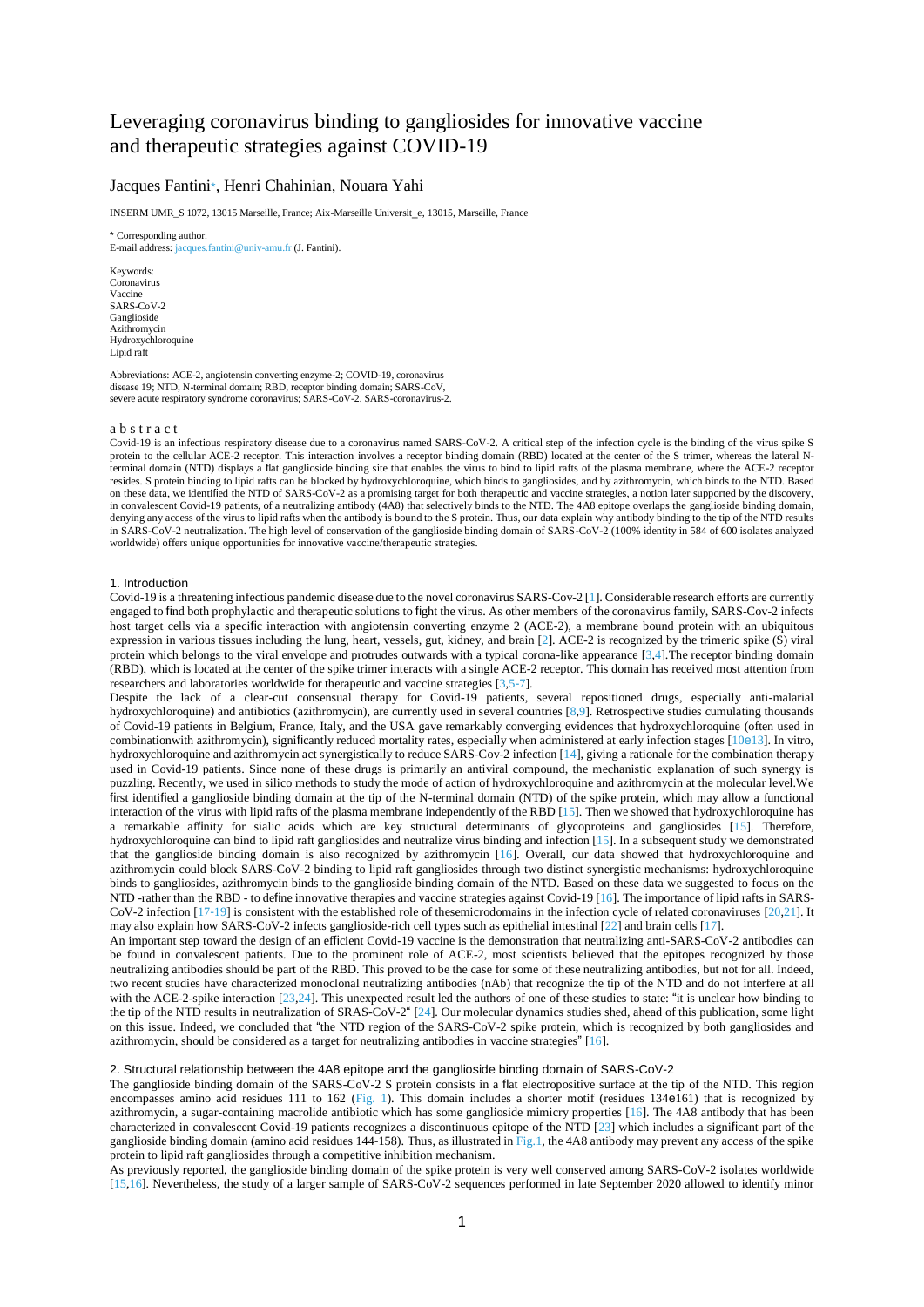amino acid variations of the motif. Over 600 sequences retrieved from the NCBI database [25], 584 were identical to the reference virus. However the remaining 16 sequences (2.7%) displayed a single amino acid change at the position highlighted in Fig. 2. Interestingly, these substitutions seem to be concentrated in the azithromycin and the 4A8 antibody binding sites, so that they may confer some level of resistance of the virus to these antiviral agents. However, none of these mutations is expected to affect the binding of the NTD to gangliosides because the amino acid substitutions concern amino acid residues that could still be involved in glycan/ganglioside recognition [26e28]: basic residues (arginine), aromatic (histidine, phenylalanine, tyrosine) and hydroxylated (serine). Most importantly, the QFN triad (Q-134/F-135/N-137) that we identified as the most promising target for vaccine strategies [16] is fully conserved in 100% of the 600 isolates analyzed in the present study (Fig. 2). In contrast, The RBD is the most variable part of the coronavirus genome [1], which is a considerable pitfall for vaccine strategies [29].

#### 3. Molecular mechanism of 4A8 neutralization: key role of lipid rafts

The potential mechanism of 4A8 antibody neutralization is illustrated in Fig. 3. The trimeric structure of the spike protein is compatible with the simultaneous binding of each virus spike to three distinct gangliosides, which may belong to separate lipid rafts (Fig. 3a). It is likely that such a multivalent binding process could have an important effect on local membrane curvature which in turn could facilitate lipid raft coalescence (Fig. 3b) [28] leading to the recruitment of the ACE-2 receptor, which is also a raftassociated protein [30]. In this context, the initial concentration of virus particles within lipid rafts increases the probability of finding a functional ACE-2 receptor [30], as previously shown for HIV-1 fusion coreceptors [31,32]. In any case, the 4A8 antibody, when bound to the NTD, can prevent any access of the spike protein to lipid rafts and thus to ACE-2 (Fig. 3c). Given that each spike trimer can bind three 4A8 antibodies [23], but only one anti-RBD antibody [33], it might be easier to generate an efficient immune neutralization by targeting the NTD instead of the RBD. The only pitfall would be the selection of resistant viruses with selected mutations in the ganglioside binding domain. For this reason, we suggest focusing on the most conserved part of tip of the NTD, especially the one that contains the QFN triad previously characterized as the core of the azithromycin binding site [16].

#### 4. Conclusions and perspectives

Gangliosides play a pivotal role in virus infection. First, they provide a negatively charged flat surface which attracts the electropositive tip of virus envelope glycoproteins [27]. Second, they exert membrane chaperone properties that activate the viral glycoproteins through conformational modifications [27,28]. Third, they facilitate the recruitment of protein virus receptors which are generally associated with lipid rafts [31-34]. Fourth, they are closely associated with cholesterol which controls the fusion process [34,35]. A universal mechanism of virus fusion with host cell membranes, that considers all these key features has been described [27]. It applies to several pathogenic viruses including HIV-1 [28,31,32].

The initial interaction between virus envelope glycoproteins such as SARS-Cov-2 S protein and cell surface gangliosides can be blocked by several distinct mechanisms: i) hydroxychloroquine and potentially other antimalarial drugs have a unexpected affinity for gangliosides [15]; ii) azithromycin and potentially other macrolide antibiotics recognize the core of the ganglioside binding domain [16]; neutralizing antibodies directed against the tip of the NTD of the S glycoprotein prevent any access of the virus to lipid rafts, independently of RBD-ACE-2 interactions. All these strategies, which received clinical validation in several countries [10-13,23,24], converge to disrupt virus-raft interactions through competitive mechanisms [15,16].

An important feature of the ganglioside binding motif is that it forms a flat platform at the tip of the NTD of the spike protein. Indeed, this large smooth surface forms a perfect landing pad for the spike trimer (Fig. 3), especially as its electronegative surface potential due to the negative charges of sialic acids fits with the electropositive potential of the NTD. Interestingly, it has been emphasized that such a flat glycan binding domain conflicts with the evolutionary host tropism/adaptation and survival pattern observed for all other coronaviruses, described by the "Canyon Hypothesis" [36]. According to this model, mutations near or at the glycan binding domain are hidden so that the virus escapes detection by host glycan binding immune receptors [37]. Hence it might not be the case for SARS-CoV-2, which, together with other sequence peculiarities, raises question concerning the proximal origin of this virus and its improved functional interaction with lipid rafts [36]. Although this puzzle warrants further discussion, we suggest using ganglioside-NTD interactions as molecular targets for therapeutic and vaccine strategies against Covid-19. In this context, a particular focus on the conserved QFN triad of the NTD [16] deserves careful consideration.



<sup>11-102</sup> 134-161<br>Fig. 1. The 4A8 epitope overlaps the ganglioside and azithromycin binding domains of the NTD in the SARS-CoV-2 spike protein. A part of the 4A8 epitope lies within the 144e158 amino acid sequence. This region covers most of the azithromycin binding domain (amino acids 134e161) and a significant part of the ganglioside binding domain (amino acids 111e162). The ganglioside binding domain has a flat surface that can simultaneously accommodate two gangliosides [16]. The SARS-CoV-2 spike protein bound<br>to the 4A8 neutralizing antibody (nAb) was obtained fro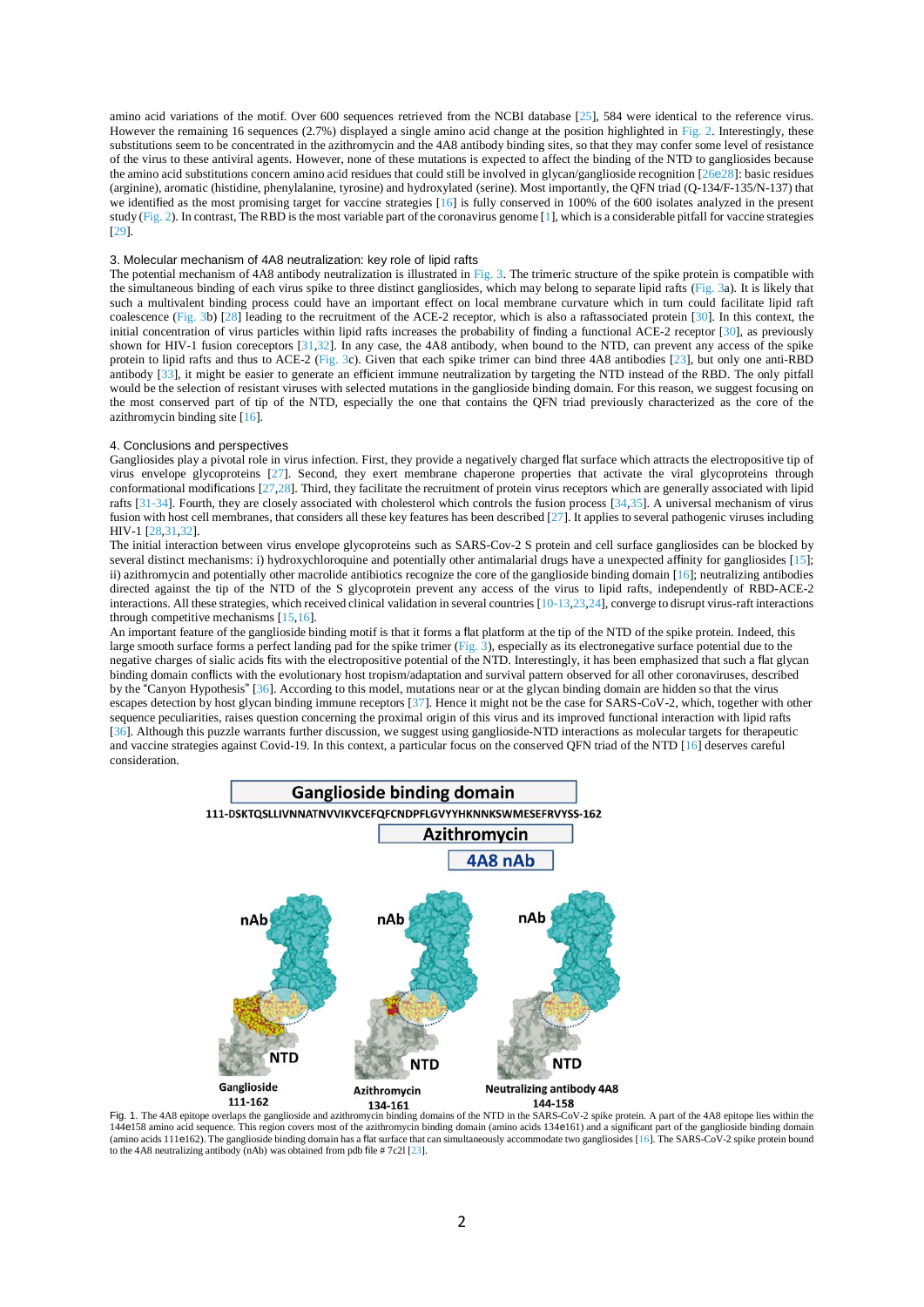|            | <---------------------------->                                  | Azithromycin |              |
|------------|-----------------------------------------------------------------|--------------|--------------|
|            | $\leftarrow$ ------------>                                      |              | 4A8 antibody |
| 6VSB A     | DSKTOSLLIVNNATNVVIKVCEFOFCNDPFLGVYYHKNNKSWMESEFRVYSS            | 52           |              |
|            | OIZ97039.1 DSKTOSLLIVNNATNVVIKVCEFOFCNDPFLGVYYHKSNKSWMESEFRVYSS |              | 52 USA       |
| OJD23141.1 | DSKTRSLLIVNNATNVVIKVCEFOFCNDPFLGVYYHKNNKSWMESEFRVYSS            | 52           | Czech Rep    |
| OJD25442.1 | DSKTOSLLIVNNATNVVIKVCEFOFCNHPFLGVYYHKNNKSWMESEFRVYSS            | 52           | USA          |
| OJF76438.1 | DSKTOSLFIVNNATNVVIKVCEFOFCNDPFLGVYYHKNNKSWMESEFRVYSS            |              | 52 USA       |
| OJF77230.1 | DSKTOSLLIVNNATNVVIKVCEFOFCNDPFLGVYHHKNNKSWMESEFRVYSS            |              | 52 USA       |
|            | OJG65957.1 DSKTOSLLIVNNATNVVIKVCEFOFCNDPFLGVYYHKNNKSRMESEFRVYSS | 52           | China        |
| OJI07354.1 | DSKTOSLLIVNNATNVVIKVCEFOFCNDPFLGVYYYKNNKSWMESEFRVYSS            | 52           | <b>USA</b>   |
| OJR93345.1 | DSKTOSLLIVNNATNVVIKVCEFOFCNHPFLGVYYHKNNKSWMESEFRVYSS            | 52           | Australia    |
|            | OJR93333.1 DSKTOSLLIVNNATNVVIKVCEFOFCNHPFLGVYYHKNNKSWMESEFRVYSS |              | 52 Australia |
|            | OJR92637.1 DSKTOSLLIVNNATNVVFKVCEFOFCNDPFLGVYYHKNNKSWMESEFRVYSS |              | 52 Australia |
|            | OJR91509.1 DSKTOSLLIVNNATNVVIKVCEFOFCNDPFLGVYHHKNNKSWMESEFRVYSS | 52           | Australia    |
| OKV38604.1 | DSKTOSLLIVNNATNVVIKVCEFOFCNDPFLGVYYHKNNKSWMESEFRVYSS            | 52           | Timor-Leste  |
| OJ083512.1 | DSKTOSLLIVNNATNVVIKVCEFOFCNDPFLGVYYYKNNKSWMESEFRVYSS            |              | 52 USA       |
| OMU94776.1 | DSKTOSLLIVNNATNVVIKVCEFOFCNDPFLGVYYYKNNKSWMESEFRVYSS            | 52           | Bangladesh   |
| OIZ64578.1 | DSKTOSLLIVNNATNVVIKVCEFOFCNDPFLGVYYYKNNKSWMESEFRVYSS            | 52           | <b>USA</b>   |
|            | OJO83584.1 DSKTOSLLIVNNATNVVIKVCEFOFCNDPFLGVYYYKNNKSWMESEFRVYSS | 52           | <b>USA</b>   |
|            |                                                                 |              |              |

Fig. 2. Amino acid sequence alignments of the ganglioside binding domain of the SARS-CoV-2 spike protein. Among 600 sequences of the ganglioside binding domain (fragment 111e162) retrieved from the NCBI server [25], 584 were identical to the reference sequence (6VSB\_A). The 16 remaining sequences (each with a single<br>mutation) are listed below the reference with amino acid residue is fully conserved, a colon () for distinct residues with strongly similar properties (scoring > 0.5 in the Gonnet PAM 250 matrix), and a period (.) for distinct residues with weakly similar properties (scoring \_ 0



Fig. 3. Why antibody binding to the tip of the NTD blocks SARS-Cov-2 infection. (a) In the trimeric spike of SARS-Cov-2 envelope the RBD is located at the center of the spike, whereas the three NTD (one in each protein subunit) are positioned laterally [16]. The ganglioside binding domain is a large flat surface located at the tip of each NTD, allowing a multiple engagement of the whole spike to several lipid rafts. (b) the NTD binding to gangliosides induces the coalescence of lipid rafts together with a local<br>modulation of membrane curvature that may facilitat the infection cycle, i.e. virus-ganglioside interactions in lipid rafts. Preventing virus binding to lipid rafts is thus likely to render ACE-2 inaccessible. Note that the complementary-determining region (CDR) of the 4A8 antibody has a negative surface potential (colored in red). Since the tip of the NTD has a positive surface potential, it fits<br>with both the CDR of the 4A8 antibody and the blue, negative in red, apolar in white). (For interpretation of the references to color in this figure legend, the reader is referred to the Web version of this article.)

#### Funding

This research did not receive any specific grant from funding agencies in the public, commercial, or not-for-profit sectors.

#### Declaration of competing interest

The authors declare no conflict of interest.

#### References

[1] F. Wu, S. Zhao, B. Yu, Y.M. Chen, W. Wang, Z.G. Song, Y. Hu, Z.W. Tao, J.H. Tian, Y.Y. Pei, M.L. Yuan, Y.L. Zhang, F.H. Dai, Y. Liu, Q.M. Wang, J.J. Zheng, L. Xu, E.C. Holmes, Y.Z. Zhang, A new coronavirus associated with human respiratory disease in China, Nature 579 (2020) 265e269, https://doi.org/10.1038/ s41586-020-2008-3.

[2] P. Verdecchia, C. Cavallini, A. Spanevello, F. Angeli, The pivotal link between ACE2 deficiency and SARS-CoV-2 infection, Eur. J. Intern. Med. (2020) 14e20, https://doi.org/10.1016/j.ejim.2020.04.037

[3] M. Hoffmann, H. Kleine-Weber, S. Schroeder, N. Kruger, T. Herrler, S. Erichsen, T.S. Schiergens, G. Herrler, N.H. Wu, A. Nitsche, M.A. Muller, C. Drosten, S. Pohlmann, SARS-CoV-2 cell entry depends on ACE2 and TMPRSS2 and is blocked by a clinically proven protease inhibitor, Cell (2020) 271e280, https://doi.org/10.1016/j.cell.2020.02.052.

[4] A. C Walls, Y.J. Park, M.A. Tortorici, A. Wall, A.T. McGuire, D. Veesler, Structure, function, and antigenicity of the SARS-CoV-2 spike glycoprotein, Cell 181 (2020) 281e292, https://doi.org/10.1016/j.cell.202003.